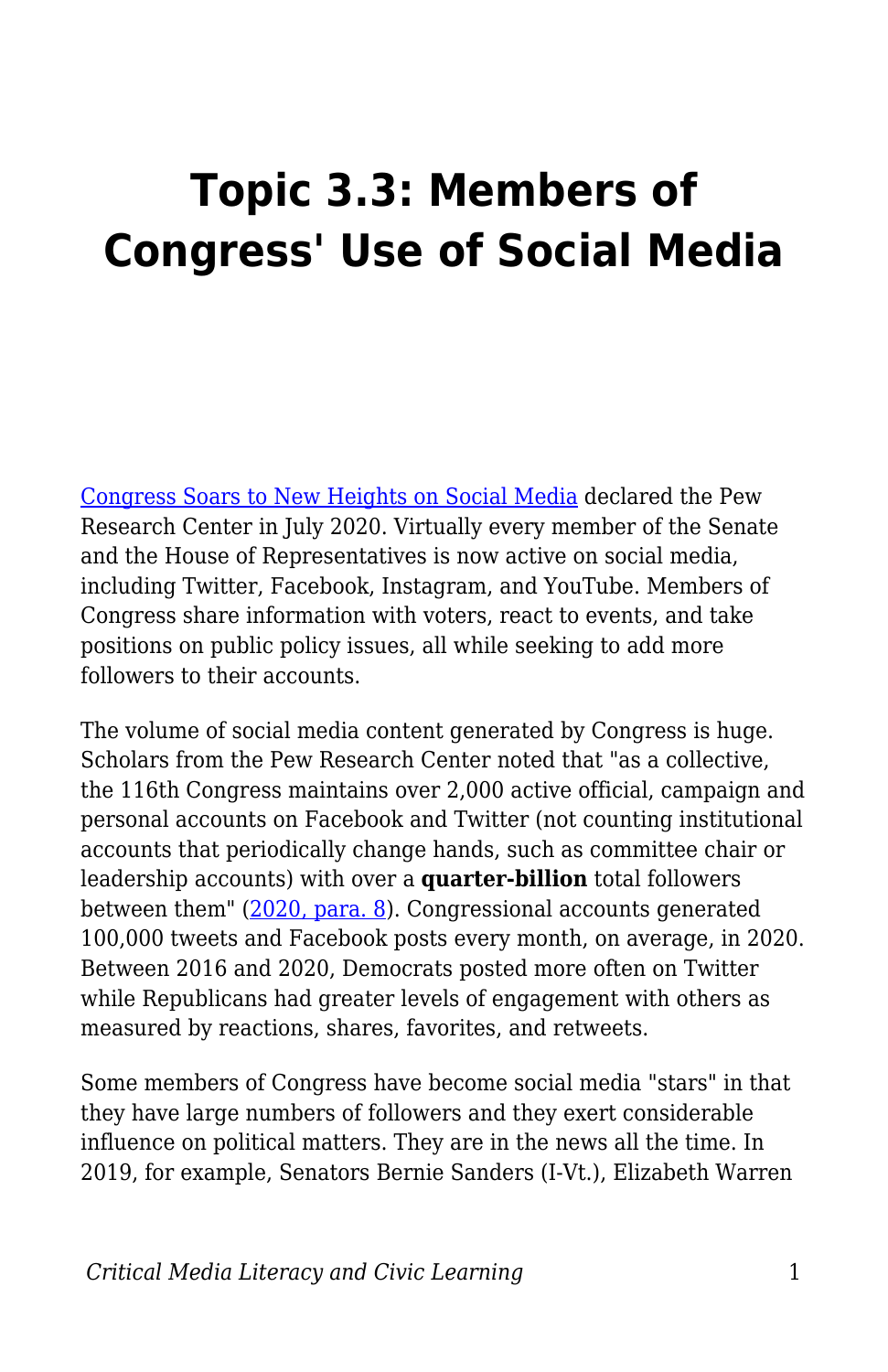(D-Mass), Ted Cruz (R-Tex), Corey Booker (D-NJ), and Rep Alexandria Ocasio-Cortez (D-NY) were most active on Twitter (For more, see ["Their Public Whatever and Their Twitter World](https://www.washingtonpost.com/graphics/2019/lifestyle/magazine/amp-stories/twitter/)," *The Washington Post Magazine*, August 27, 2019).



[Watch on YouTube https://edtechbooks.org/-rtG](https://www.youtube.com/embed/dNpVeNGXeJI?autoplay=1&rel=0&showinfo=0&modestbranding=1)

The following activities encourage a critical in-depth exploration of how members of congress use social media.

### **Activity 1: Analyze the Social Media Activity of Members of Congress**

In this activity, you will investigate and document the social media presence of at least two members of Congress. You can choose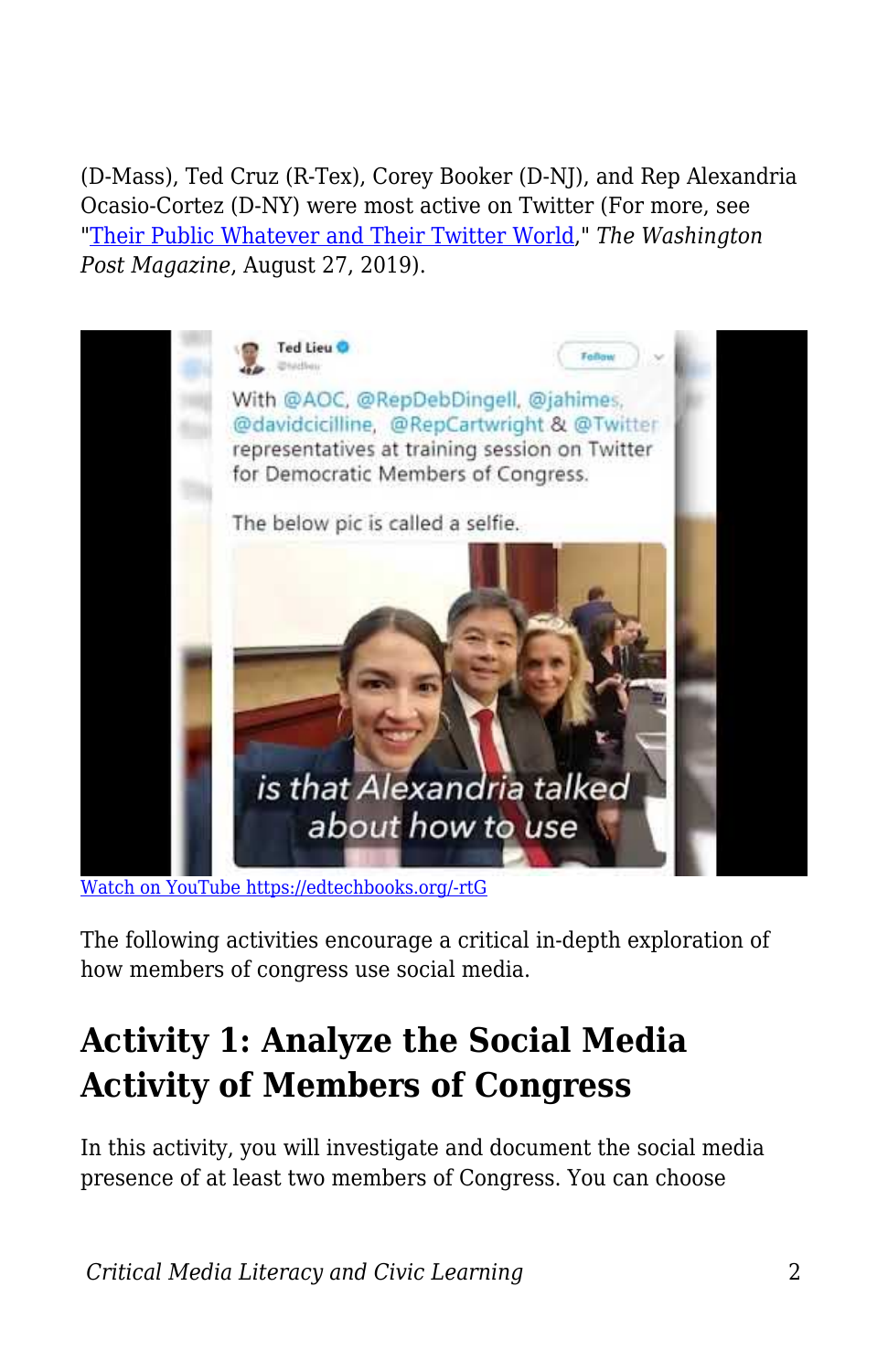individuals who are in the news, who represent your state or Congressional district, or who come from different regions of the country or from different political parties.

- Analyze the number and type of followers the congressperson has on each of the following platforms: Facebook, Twitter, YouTube, Instagram, and TikTok.
- Collect text from at least 100 Twitter or Facebook posts and then paste it into the [Databasic.io Word Counter](https://databasic.io/en/wordcounter/#paste) to examine common words and phrases.
- Then, closely examine the content of the posts across the different social media platforms:
	- What issues or policies are most frequently discussed online?
	- What types of visuals are used?
	- What language is used? Is the language use different on each platform?
	- Which types of posts get the most responses (shares, likes, retweets, comments)?
	- How does the congressperson attempt to persuade social media followers (e.g., use of specific visuals or language or calls to action)?
	- How accurate are the posts (collect a randomly selected set of posts and then verify their accuracy)?
	- Do the posts increase or decrease the credibility of the congressperson?
- **Write a respectful response** to a post that you agree or disagree with.
	- Did you receive any response to your post?
- **Design a social media campaign** that includes a series of posts with text and visuals (e.g., memes, videos, gifs, graphics) to showcase, and educate others about, your findings.
	- $\circ$  Here is a [social media campaign example](https://docs.google.com/presentation/d/1UVq70iOjTZjuBomyv3qPZgc_niHIf2DmRZUc9UcUMS8/edit#slide=id.g4a3217772d_0_0) created by Justin Lo, Daniel Mulno, and David Warde and here is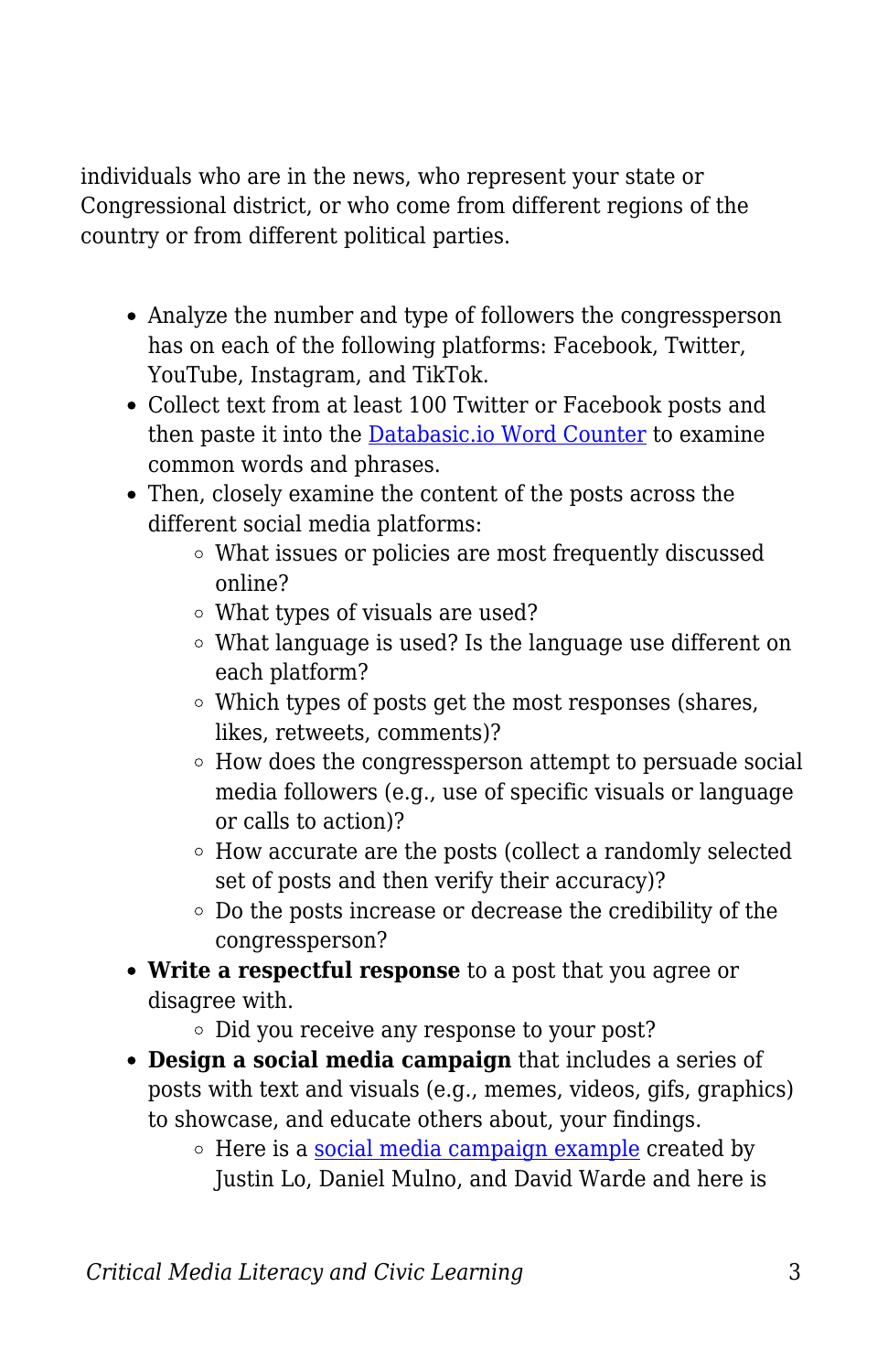a [Twitter campaign example](https://docs.google.com/presentation/d/1SUGk9qGu1GNfeXrdxcxayf4e1nDPV2529PrryngIEP0/edit?usp=sharing) by Sara Shea.

#### **Designing for Learning: Student-Created Activity Example**

[Social Media Response](https://docs.google.com/document/d/1fXncZYFfnhpxab5aMlaub8yspOZuXhLyJyuFbqarrX8/edit?usp=sharing)

[Instagram Campaign](https://drive.google.com/drive/folders/1PezJuG7wGB9V-cLllGCTyy-pmy3D1t5W?usp=sharing)

[Twitter Campaign](https://drive.google.com/drive/folders/1FLNGLAmx3lCbI3cBnPzrYYZ81ZVP_-r_?usp=sharing)

## **Activity 2: Explore Political Campaigning through Social Media**

Political campaigning has evolved over the years. William Henry Harrison was the first candidate to actively campaign for the office of President in 1840 using the slogan "Tippecanoe and Tyler too" (referring to his leadership in a famous 1811 battle between U.S. soldiers and Native American warriors in Indiana; John Tyler was his vice-Presidential candidate who became President when Harrison died suddenly after taking office). But mainly during the19th century, candidates did not campaign out in public, instead they worked behind the scenes to secure support and votes.

Mass media changed has changed political communication between politicians and people. "Eisenhower Answers America" (1952) is considered the first political ad broadcast on television. The first televised political debates happened in 1960 between John F. Kennedy and Richard Nixon. Today we follow politicians' every move through social media (e.g., watching AOC assembling her [house furniture](https://www.youtube.com/watch?v=4WaaHKO2BAg) or Elizabeth Warren [opening a New Year's beer](https://www.youtube.com/watch?v=sWehvtOL_VI) on Instagram).

• Reflect upon the following questions: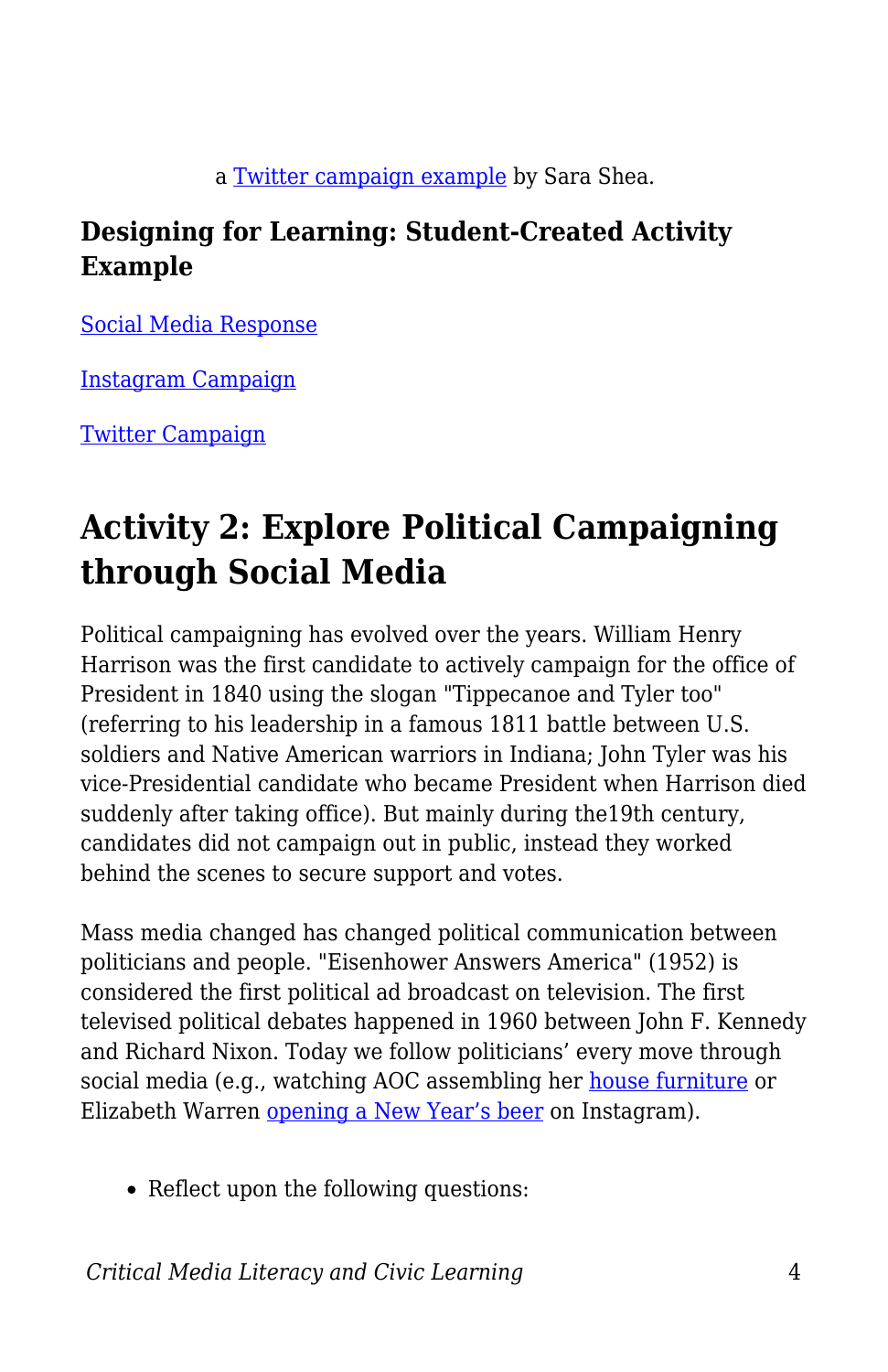- $\circ$  How has political campaigning evolved over the years from the time before TV to an age where we follow politicians' every move through social media?
- What distinguishes members of Congress from other social media 'influencers'?
- What is the role of social media in influencing public opinion? For example, how do you think social media posts from members of Congress influence voters' opinions about candidates and important political issues?
- How does social media impact US elections?
- Then, **design an infographic or [interactive timeline](https://blogs.umass.edu/onlinetools/learner-centered-tools/sutori/)** that presents political campaigning in the past, the present, and future (what you predict it will look like in the future).

#### **Designing for Learning: Student-Created Activity Example**

[History of Political Campaigning](https://create.piktochart.com/output/57899404-history-of-political-campaigning) by Kira Levenson, Lizette Sta. Maria, & Thomas Gruttadauria

### **Additional Resources**

- [The congressional social media landscape](https://www.pewresearch.org/internet/2020/07/16/1-the-congressional-social-media-landscape/)
- [Members of the 116th Congress rail against social-media](https://www.businessinsider.com/congress-members-social-media-records-analysis-2021-1) [companies but posted to Twitter and Facebook a record 2.2](https://www.businessinsider.com/congress-members-social-media-records-analysis-2021-1) [million times](https://www.businessinsider.com/congress-members-social-media-records-analysis-2021-1)
- Wood, S. C. (1990, Spring). [Television's First Political Spot Ad](https://www.jstor.org/stable/27550614?seq=1) [Campaign: Eisenhower Answers America](https://www.jstor.org/stable/27550614?seq=1). *Presidential Studies, 20* (2) : 265-283.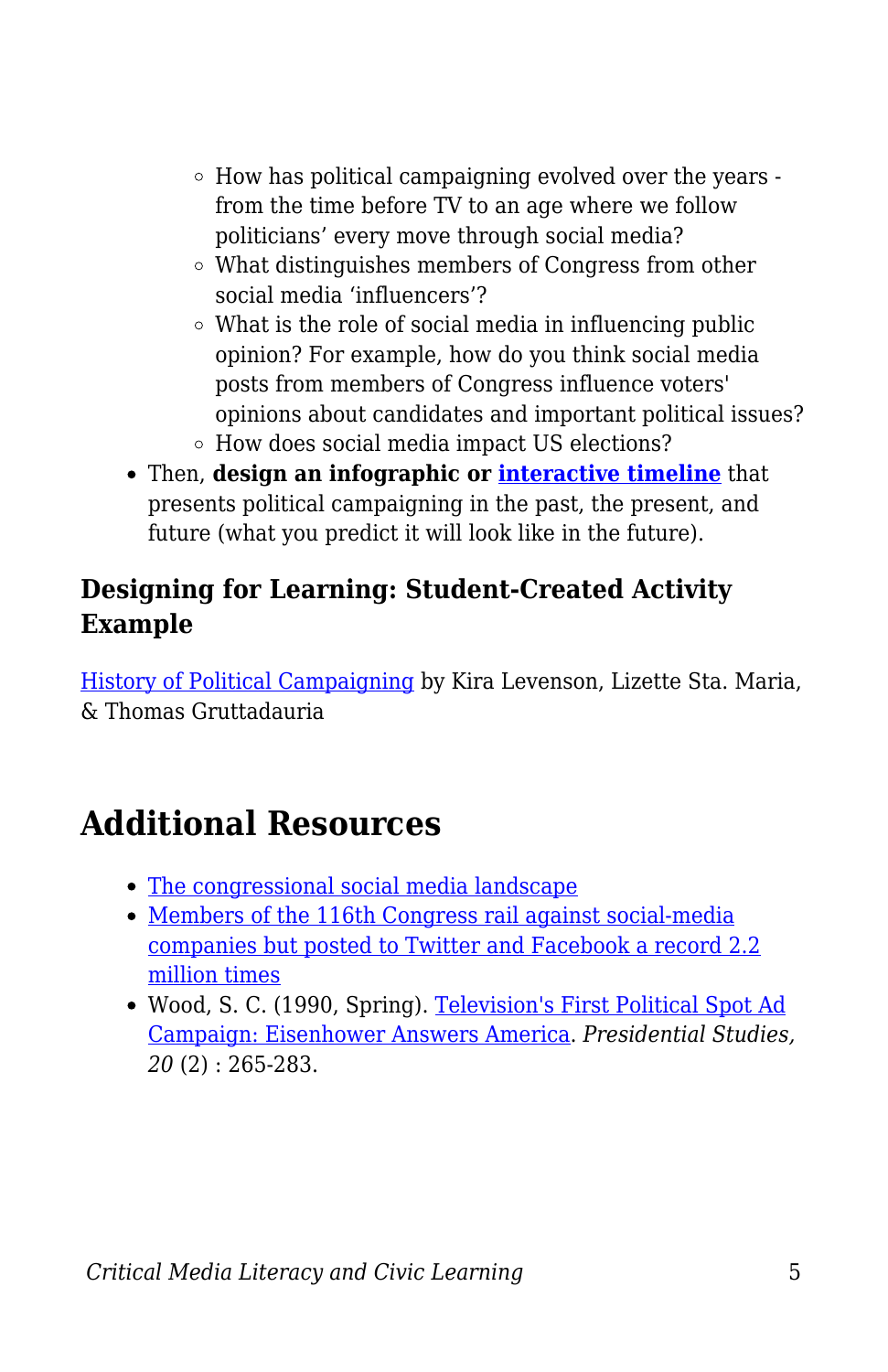### **Connecting to the eBook**

[Building Democracy for All: Congress, the Legislative Branch: House](https://edtechbooks.org/democracy/roles#p_BzdKH) [of Representatives and the Senate](https://edtechbooks.org/democracy/roles#p_BzdKH)

#### **Connecting to the Standards**

- [Massachusetts Civics & Government Standards](https://www.doe.mass.edu/frameworks/hss/2018-12.pdf)
	- *Describe the respective roles of each the branches of the government* (Massachusetts Curriculum Framework for History and Social Science) ]8.T3.3]
- [ISTE Standards](https://www.iste.org/standards/for-students)
	- Knowledge Constructor
		- 3a: Students plan and employ effective research strategies to locate information and other resources for their intellectual or creative pursuits.
		- 3b: Students evaluate the accuracy, perspective, credibility and relevance of information, media, data, or other resources.
	- Computational Thinker
		- 5b. Students collect data or identify relevant data sets, use digital tools to analyze them, and represent data in various ways to facilitate problem-solving and decision-making.
	- Creative Communicator
		- 6b: Students create original works or responsibly repurpose or remix digital resources into new creations.
		- 6d: Students publish or present content that customizes the message and medium for the intended audiences.
- [DLCS Standards](https://www.doe.mass.edu/stem/dlcs/?section=planningtools)
	- $\circ$  Interpersonal and Societal Impact (CAS.c)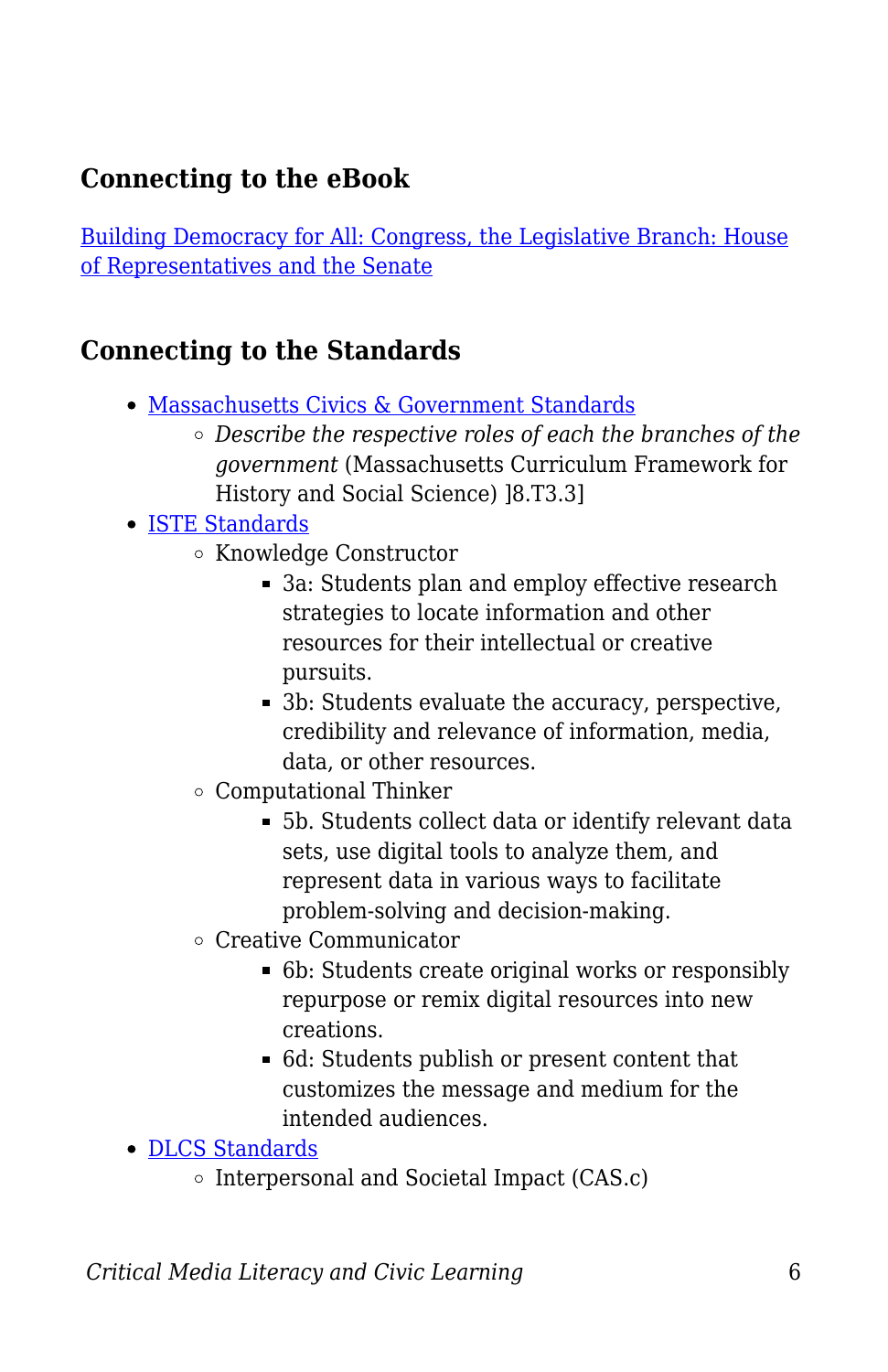- $\circ$  Digital Tools (DTC.a)
- Collaboration and Communication (DTC.b)
- $\circ$  Research (DTC.c)
- [English Language Arts > History/Social Studies Common Core](http://www.corestandards.org/ELA-Literacy/RH/introduction/) **[Standards](http://www.corestandards.org/ELA-Literacy/RH/introduction/)** 
	- CCSS.ELA-LITERACY.RH.6-8.2
	- CCSS.ELA-LITERACY.RH.6-8.6
	- CCSS.ELA-LITERACY.RH.6-8.7
	- CCSS.ELA-LITERACY.RH.6-8.8
	- CCSS.ELA-LITERACY.RH.9-10.2
	- CCSS.ELA-LITERACY.RH.9-10.5
	- CCSS.ELA-LITERACY.RH.9-10.8
	- CCSS.ELA-LITERACY.RH.11-12.2
	- CCSS.ELA-LITERACY.RH.11-12.5
	- CCSS.ELA-LITERACY.RH.11-12.7
	- CCSS.ELA-LITERACY.RH.11-12.8
	- CCSS.ELA-LITERACY.RH.11-12.9
- [English/Language Arts Common Core Standards](http://www.corestandards.org/ELA-Literacy/)